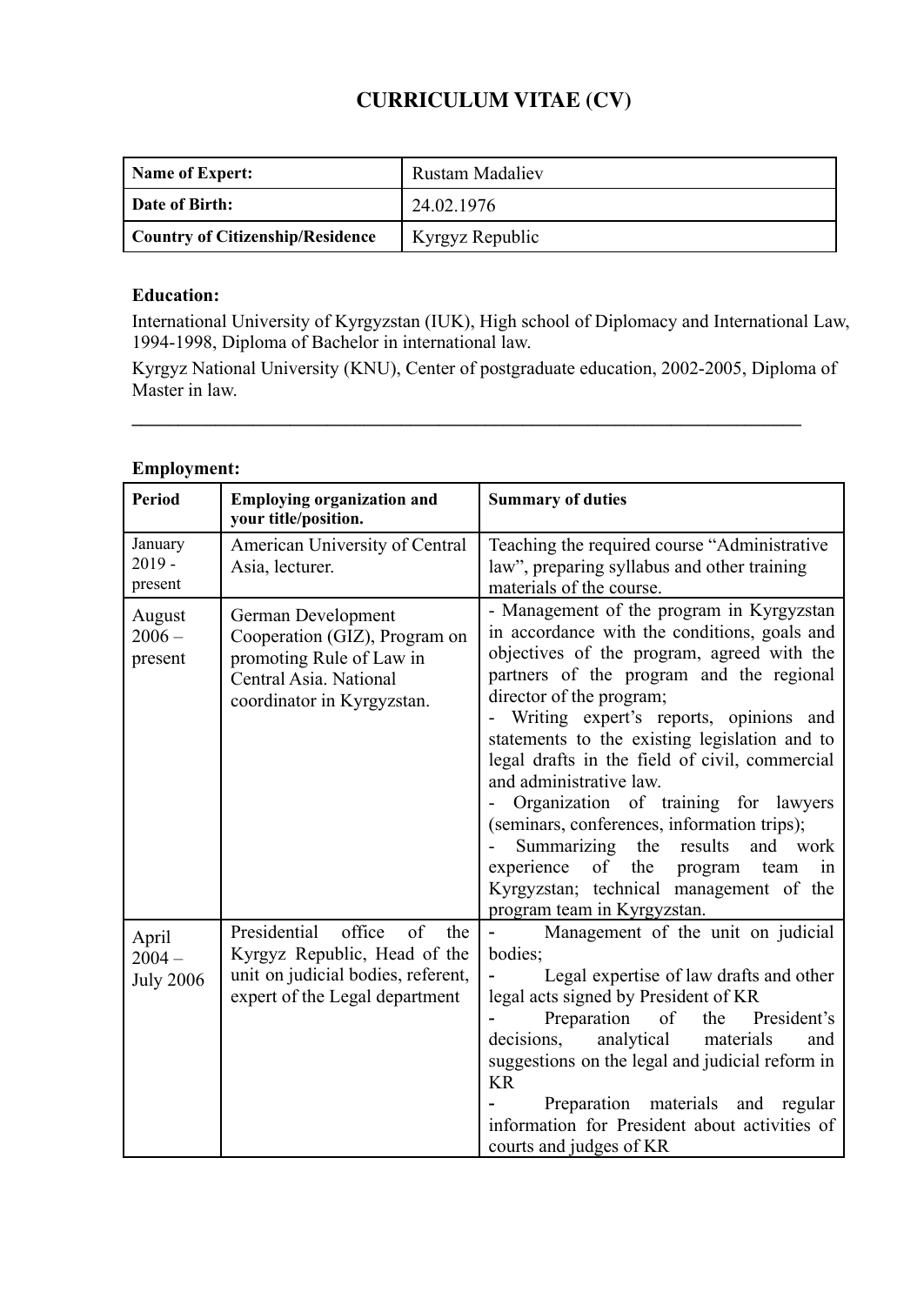|                                       |                                                                                                                                                                | Consideration<br>of<br>letters<br>and<br>complaints of citizens on legal and judicial                                                                                                                                                                                                                                                                                                                                                                                                                                                                                                                                                                                                                                                                                                                                                                                                                                                              |
|---------------------------------------|----------------------------------------------------------------------------------------------------------------------------------------------------------------|----------------------------------------------------------------------------------------------------------------------------------------------------------------------------------------------------------------------------------------------------------------------------------------------------------------------------------------------------------------------------------------------------------------------------------------------------------------------------------------------------------------------------------------------------------------------------------------------------------------------------------------------------------------------------------------------------------------------------------------------------------------------------------------------------------------------------------------------------------------------------------------------------------------------------------------------------|
| February<br>$2002 -$<br>April<br>2004 | Supreme Court of the Kyrgyz<br>Republic, Head of the<br>Department on legislative work<br>and generalization of judicial<br>practice                           | issues<br>Management of the department<br>on<br>legislative work and generalization of judicial<br>practice;<br>- Drafting laws, regulatory legal acts and<br>decisions of the Supreme Court of the Kyrgyz<br>Republic;<br>Implementation of cooperation<br>and<br>assistance in the development of relations<br>with the judicial authorities of foreign<br>countries;<br>- Analysis a condition and development of<br>legislation of republic and other countries on<br>judicial issues for development of the<br>legislation of Kyrgyz Republic;<br>Analysis judicial practice of local<br>courts and preparation of materials<br>for<br>generalization of judicial<br>practice<br>for<br>decisions of the Supreme Court's Plenum;<br>- Organization of work and implementation of<br>Project "Court Information<br>the<br>and<br>Management System Development" as the<br>head of the Project implementation unit<br>funded by the World Bank. |
| July, 1998<br>February,<br>2002       | Ministry of Justice of the<br>Kyrgyz Republic, junior<br>expert/senior expert of<br>Department on the drafting law<br>and legal expertise of the legal<br>acts | Legal expertise and preparation of the<br>draft laws and other normative legal acts;<br>Expertise and state registration of the<br>departmental normative legal acts;<br>Expertise and preparation of the draft<br>international treaties and agreements;<br>Analysis<br>of<br>condition<br>$\mathbf{a}$<br>and<br>development of the legislative activity of state<br>executive bodies;<br>Coordination of activity and being<br>Secretary<br>of<br>the<br>Interdepartmental<br>commission on implementation international<br>humanitarian law in Kyrgyzstan;<br>Preparation<br>of<br>measures<br>and<br>documents on reforming the prison system in<br>Kyrgyz Republic.                                                                                                                                                                                                                                                                          |

## **Membership in Professional Associations:**

- Advocate, member of Bishkek bar association

Arbiter, member of International arbitration under the Chamber of Commerce and Industry of the Kyrgyz Republic

- Trainer, Member of the Supervisory Board of the Advocate's Training Center under Kyrgyz bar association

Member of Legal Policy Advisory Council (Law Club) under the Ministry of Justice of the Kyrgyz Republic